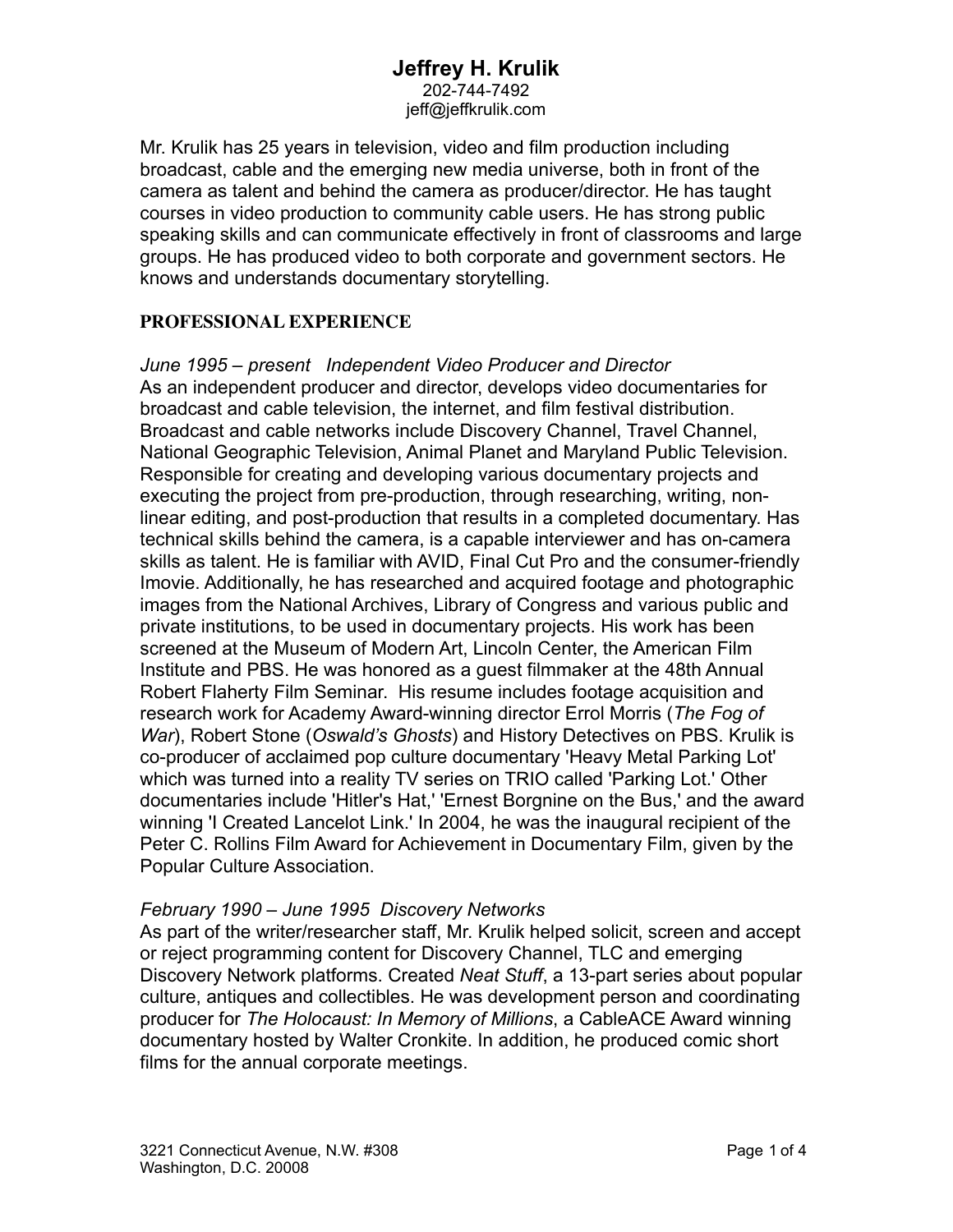# **Jeffrey H. Krulik**

202-744-7492 jeff@jeffkrulik.com

## *June 1983 – October 1989 MetroVision Cable*

Mr. Krulik rose from door-to-door cable TV salesman to running the public access community television studio. His duties included producing programs of local interest, and training residents in how to produce their own programs. In addition, his position contributed to community outreach and public relations goodwill.

## **FILM PROGRAMMING**

## *February 1990 – present*

As a juror and curator, Mr. Krulik has been involved in programming screenings at the American Film Institute—both at the AFI Silver Theater and Kennedy Center--as well as Silverdocs Film Festival, Maryland Film Festival and the Museum of Modern Art in New York City.

## **FELLOWSHIPS**

*July 2002*

PBS Producers Academy WGBH, Boston

Mr. Krulik attended prestigious intensive program at one of the most esteemed public television stations in the country. He was among fifteen producers selected out of thousands who applied.

*June 2002*

48th Annual Robert Flaherty Seminar Vassar College, NY Mr. Krulik was a guest filmmaker, invited to participate and screen his work for academic discussion.

## **HONORS/AWARDS/GRANTS**

Emmy Award, Chesapeake Region *Eatin' Crabs* Maryland Public Television 2010

Best Documentary Award *Hitler's Hat* New York Underground Film Festival 2003

Massachusetts Cultural Council Grant *Hitler's Hat* 2001 Chicago Underground Film Fund *Hitler's Hat* 2001

Honorable Mention *Harry Potter Parking Lot* Rosebud Film Festival, Washington, DC 2001

Best Documentary Award *I Created Lancelot Link*  New York Underground Film Festival 1999 Chicago Underground Film Festival 1999 Washington Film / Video Council Peer Award 1999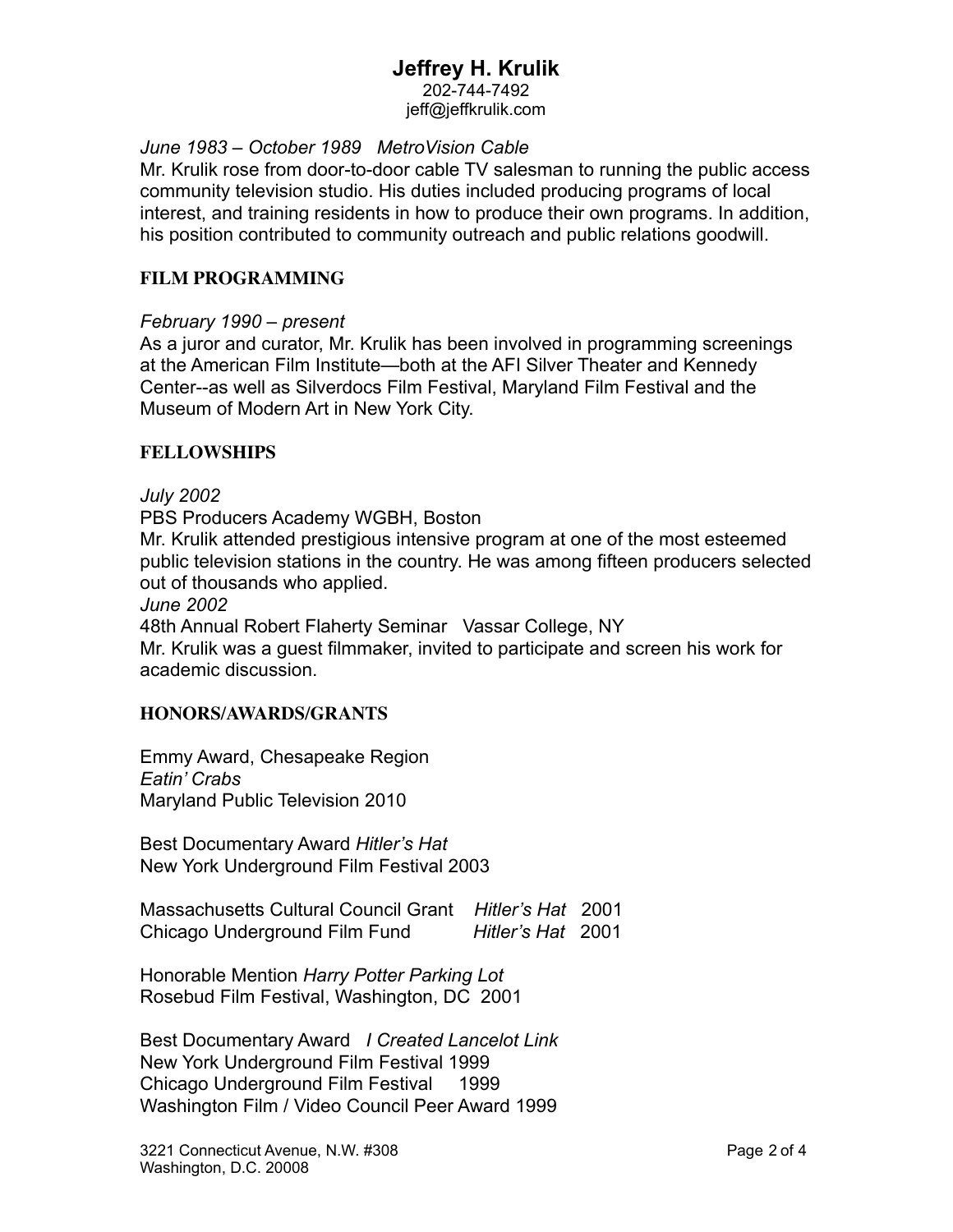## **Jeffrey H. Krulik** 202-744-7492 jeff@jeffkrulik.com

#### **EDUCATION**

University of Maryland, BA, English 1979-1983

#### **PRODUCTIONS OF NOTE**

*LED ZEPPELIN PLAYED HERE* 2013 Documentary about the emerging rock concert industry of the 1960s Producer/Director

*HEAVY METAL PICNIC* 2010 Documentary about the wildest party Potomac, Maryland ever saw Producer/Director

*EATIN' CRABS CHESAPEAKE STYLE* 2008 Documentary about the joys of catching and eating Maryland blue crabs Producer/Director

*HISTORY DETECTIVES* 2004 – Present Responsible for archival footage research and acquisition

*THE LEGEND OF MERV CONN* 2007 Produced and directed one hour documentary about the "King of the Strolling Accordionists" Premiered to sell out crowd at AFI Silver Theater

*RETIREMENT LIVING CHANNEL* 2007 Segment Producer

*OSWALD'S GHOSTS* American Experience PBS 2006 Robert Stone Productions Responsible for archival footage research and acquisition

*MERRIWEATHER POST PAVILION* 2006 April - September Produced fan videos to entertain concert audience before concert

*CREATURE COMFORTS* CBS 2006 Provided documentary interviews as voice talent for animated series

*DISCOVERY CHANNEL 20TH ANNIVERSARY* 2005 Producer/Director - Humor Reel for Anniversary Meeting

*'GRUMPY OLD MEN' REEL* Discovery Channel 2004 Reversion British TV series for American Audience Demographic Producer/Director